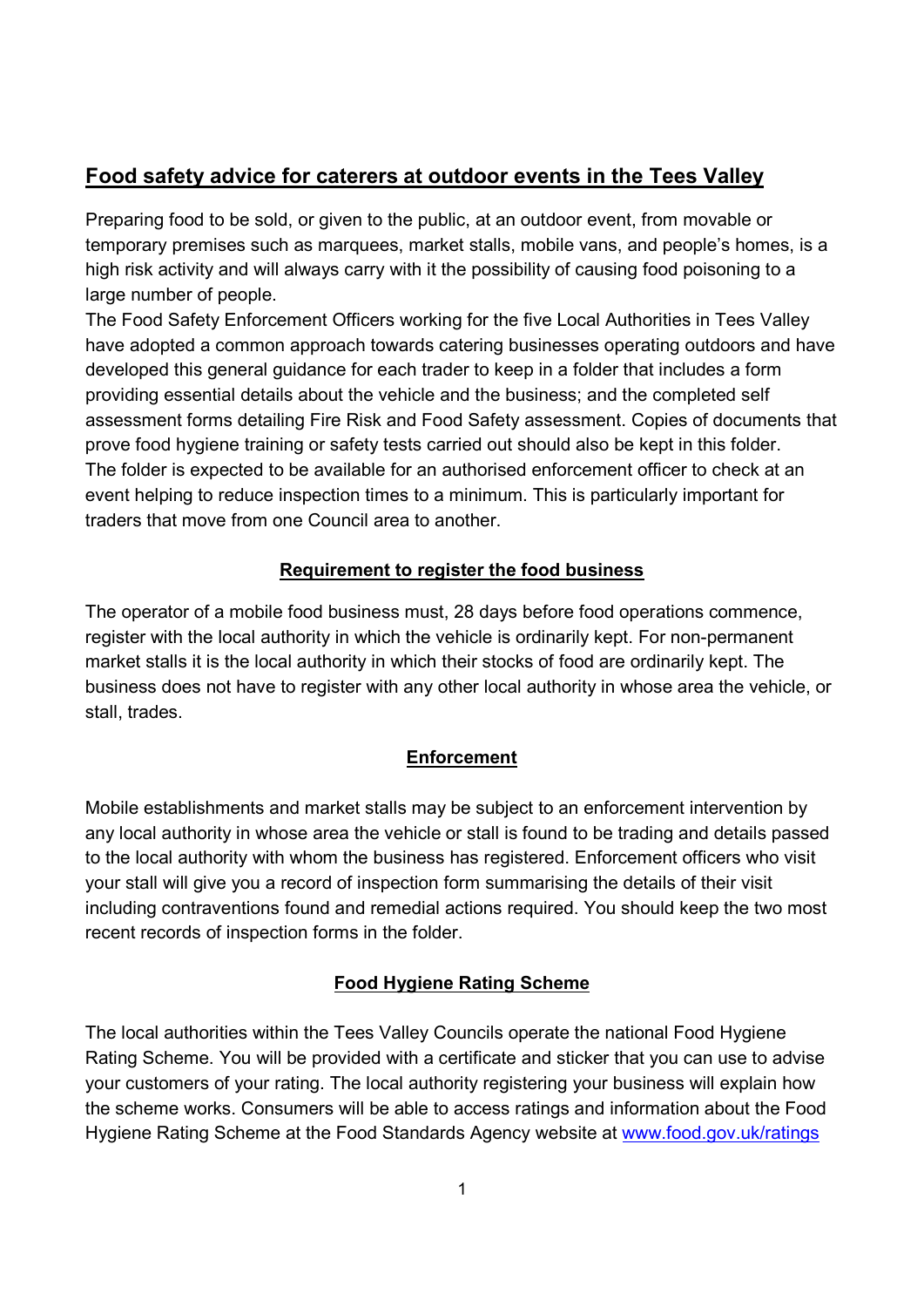# **General Advice**

The food business operator should:

 • Make sure food is supplied or sold in a hygienic way. Completing the self assessment checklist should assist you in this

 • Have in place a documented food safety management system such as "Safer Food Better Business", which identifies food safety hazards, which steps are critical for food safety and ensures that safety controls are in place, maintained and reviewed. (Copies of this document are available free of charge.)

• Register the food business - approach the local authority where your unit is stored.

• Buy from reputable suppliers and keep a record

 • Describe food and drink fairly and label accurately – also be honest and do not guess about ingredients when asked by customers as they may have allergies to some ingredients.

- Complete a fire risk assessment and keep a suitable fire extinguisher and fire blanket
- Check with the Council's licensing officer if planning to sell alcohol for the first time.
- Be prepared for variable weather check the forecast for weather warnings

# **Design and structure**

 • All stalls/vehicles should be designed and constructed to protect food from risk of contamination

 • Fittings and equipment for mobile units should be of good quality materials capable of being readily cleaned. Bare wood is not acceptable

• Floors in mobile units should be of smooth, impervious and non-slip material and preferably coved to the wall fixtures

• Stalls should be screened at the sides and back to prevent risk of contamination and pests

 • Tent/marquees should be of cleanable materials or the kitchen/preparation areas should be provided with washable wall linings

- Frequently used walkways should be effectively weatherproofed
- Interior lighting levels must be adequate

# **Layout**

- Ideally catering exhibitors should be sited close to essential services e.g. water/power
- Allow adequate space for preparation, cooking, storage and wash-up
- Ensure that refrigerated storage vehicles and trailers are easily accessible
- Dirty crockery and dirty laundry should not be carried through food handling areas
- Check for any tripping and safety hazards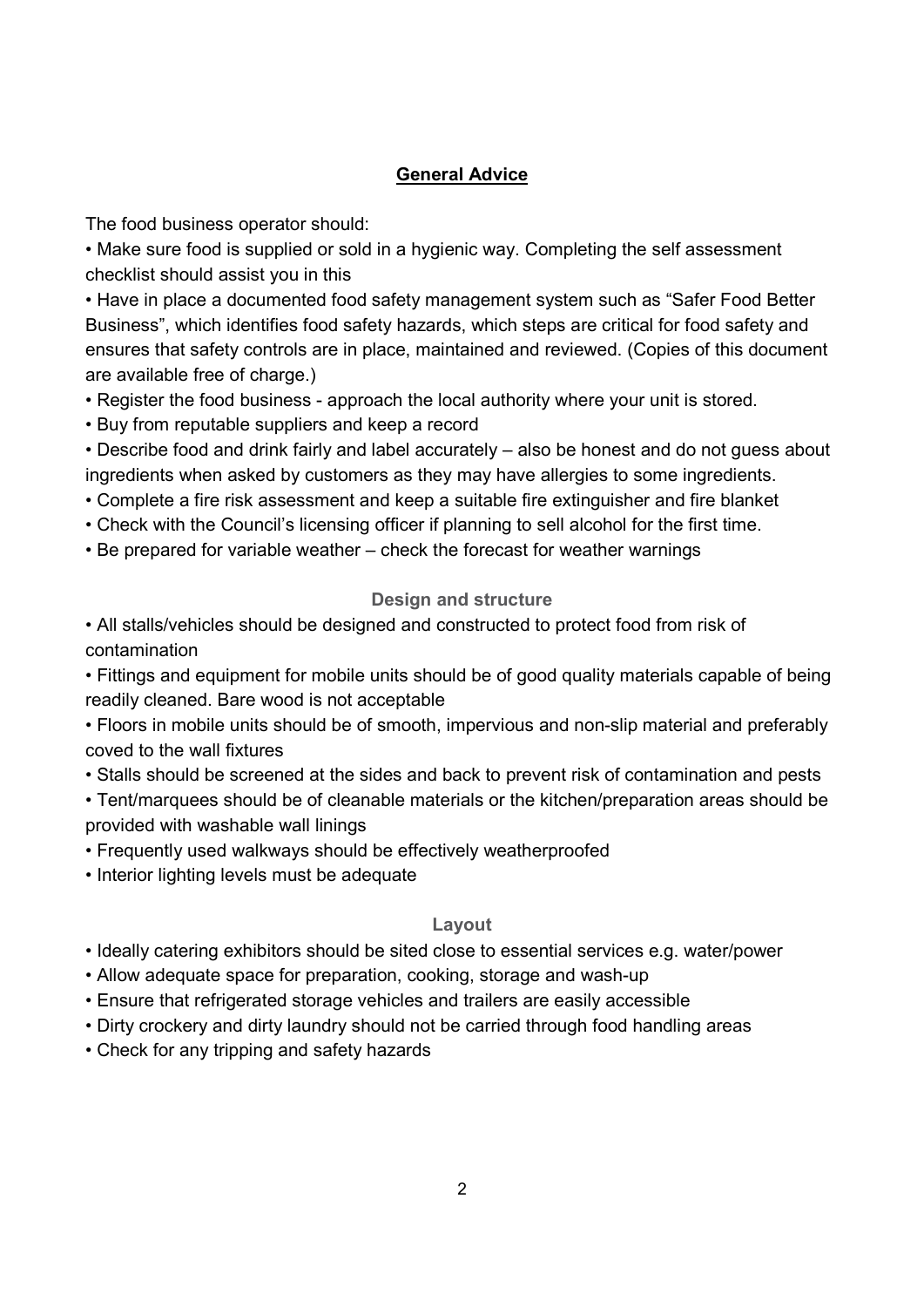#### **Services**

 Outdoor events take place in a wide variety of sites and locations. You need to find out the service arrangements before arriving on site and make appropriate arrangements for refuse collection, drinking water supply, drainage and electricity. At some sites it may be possible to provide essential services such as these at others it may not.

• Waste water from sinks and wash hand basins should be discharged into the foul water system or into suitable containers and not directly on to the ground

 • It is a legal requirement for food premises to have an adequate supply of clean and wholesome water provided (ideally from the mains)

- If water containers are used they must be cleaned and sanitised on a regular basis
- Permanent mains electricity should be provided for lighting/power where practicable
- Electrical appliances must be protected from weather, physical damage and interference
- Appliances must be protected by residual current circuit breakers
- Cables and flexes must be positioned so as not to cause a tripping hazard

 • If generators have to be used, steps should be taken to place them safely, protect from interference and to reduce noise and fume nuisance.

• A competent electrician should carry out all electrical work

# **Equipment**

• All equipment should be readily cleanable

 • Preparation surfaces and tables must have smooth, impervious surfaces, stainless steel or laminate surfaces are suitable

# **Washing facilities**

 • Suitable and sufficient wash hand basins must be provided and be accessible for use by food handlers. Supplies of soap and means of hygienic hand drying must be available at each basin

• Suitable sinks must be provided for food preparation and for equipment washing

- A constant supply of hot water should be provided at the sink(s) and wash hand basin
- The use of plastic bowls as sinks or wash hand basins is not recommended

# **Staff toilets**

 • Separate toilets for the exclusive use of food handlers should be provided on site where possible

• All sanitary accommodation must be maintained in a clean condition

 provided at the sanitary accommodation • Suitable and sufficient wash hand basins with hot and cold water, soap, towels must be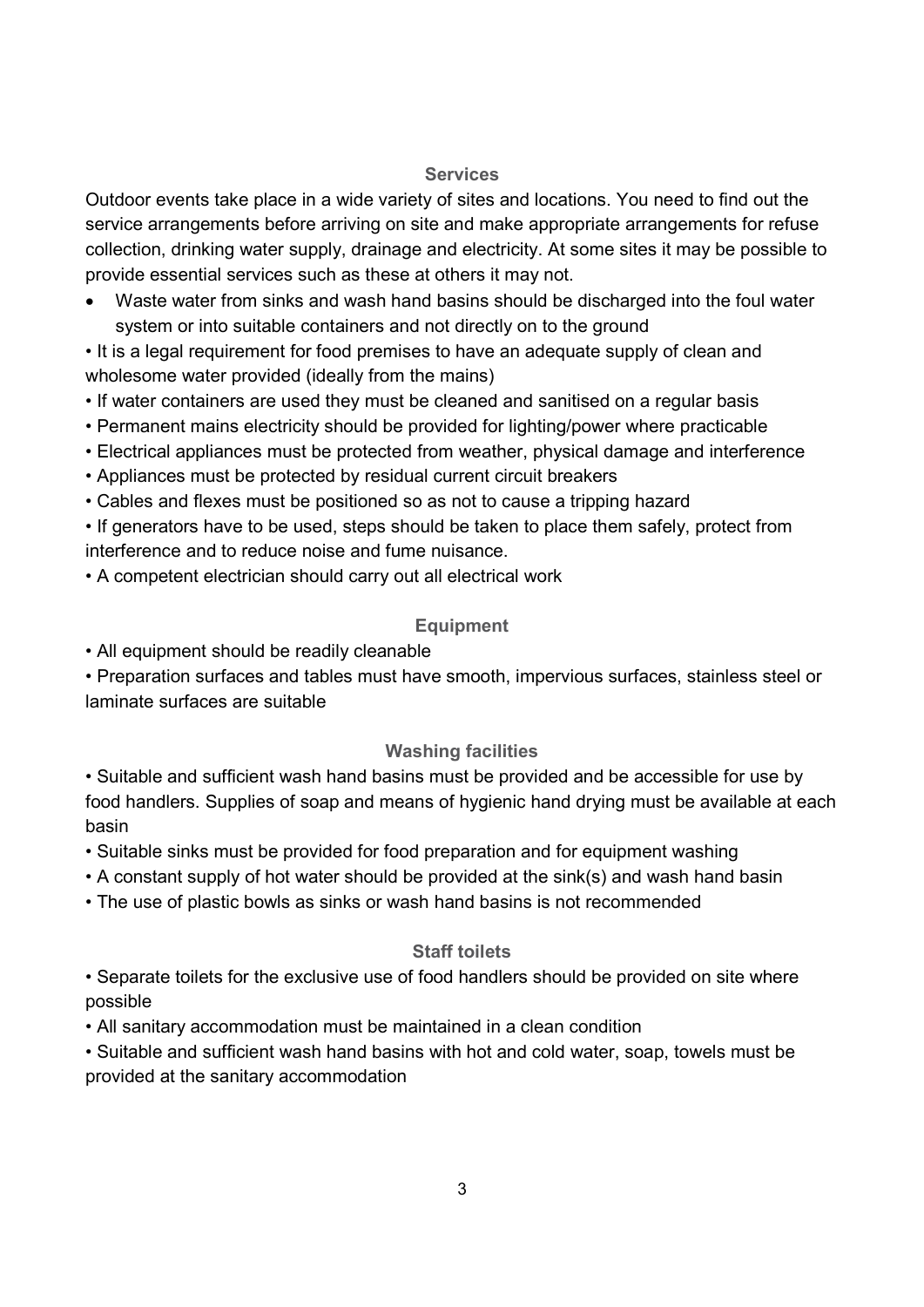#### **Temperature control**

 Effective temperature control and storage is one of the most important safeguards for controlling the growth of food poisoning organisms. You should consider the following points:

• High-risk products such as cooked meat and dairy products, must be kept at or below 8°C or above 63°C

 • Ideally food should be prepared immediately before service, if this is not possible then the food should be prepared in small batches and kept at the correct temperature

• sufficient refrigerated space for the storage of high-risk foods or the use of commercial cool boxes with eutectic freezer blocks. Keep a check of the temperatures in your food management system

 • Cooked food should reach core temperature 75°C. Take particular care when barbequing as cooking temperatures can be less predictable.

• Hot food displayed for sale/service should be kept above 63°C e.g. bain maries

 • Thermometers with probes should be used to check temperatures (all probes should be disinfected after use)

- Keep food covered when stored in the fridge
- Vehicles used for transporting high-risk food should be refrigerated

# **Crosscontamination**

 One of the main risks facing event and mobile catering is to protect food from contamination. This is an important legal requirement:

• Food preparation areas/chopping boards should be cleaned and disinfected after use

 • Raw and cooked food should be kept separate at all times, raw food should always be stored below cooked food. Ideally separate refrigerators should be used

- Clean sinks after washing/preparing vegetables and raw food
- Avoid touching food use tongs etc
- All equipment including knives and containers should be cleaned and disinfected after use

 • Disinfect all cloths regularly and replace as soon as they become worn/damaged. The use of disposable cloths and paper towels is recommended

• Food must not be stored on the ground and must be kept away from risk of contamination

 • Food may be kept at a suggested height of 45 cm above ground and protected from the weather

 • Equipment/utensils/crockery should be stored above ground, covered and kept free from contamination

• Protect food from general public and pests (insects, birds and rodents)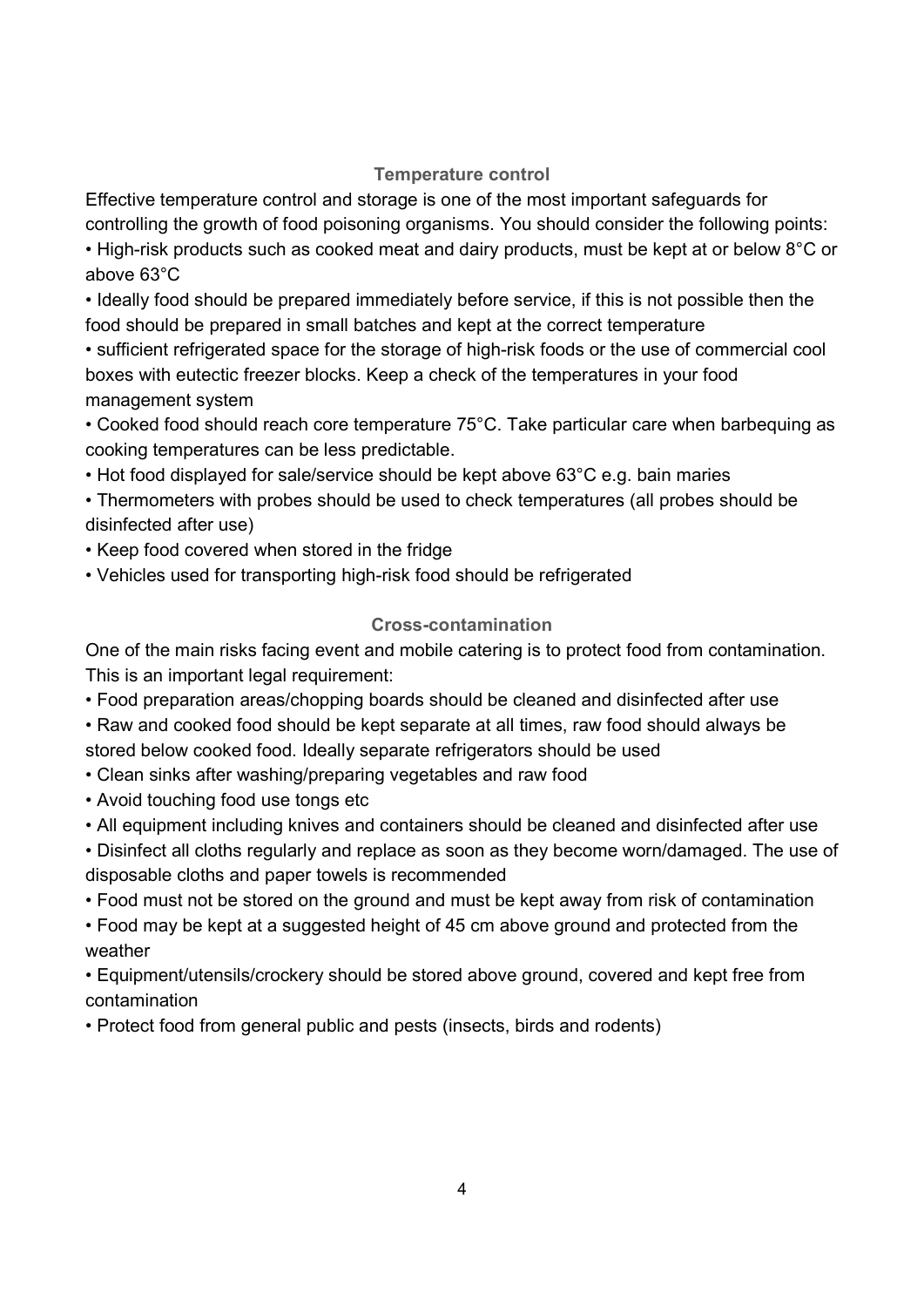### **Cleaning**

 • Adequate supplies of suitable food grade disinfectants or sanitising agents should be used for the regular disinfection of equipment and work surfaces

 • Hazardous substances such as cleaning materials must be used and stored in a safe manner

 • Hot and cold water (or water at a suitably mixed temperature) must be available at sinks and basins and must be available before food preparation begins

# **Transporting food**

 • Vehicles and storage areas should be of sound construction, kept in good repair and able to be cleaned

 • Food should be kept in appropriate containers and some foods will require refrigerated vehicles

# **Personal hygiene**

High standards of personal hygiene are essential and the following rules must be followed:

 • Hand washing must be carried out: Before starting work, after handling any raw foods, after using the toilet, after a break, after sneezing, coughing, etc

- All cuts or boils should be covered with a waterproof plaster (preferably coloured)
- Jewellery and nail varnish should not be worn. Hair should be covered and tied back
- Clean, washable, over-clothing must be worn at all times when handling food
- Outdoor clothing must be stored away from any food area

 • Any food handler who knows, or suspects, they are suffering from symptoms of food poisoning (particularly diarrhoea and vomiting) must notify their employer or manager and refrain from working with food until they have been free of symptoms for 48 hours

# **Food safety training**

 • Food handlers must be trained to a level appropriate to their work and it is recommended that any person who handles, prepares or cooks high-risk food have a Level 2 Certificate in food hygiene.

# **First aid**

A first aid-kit including washable (preferably coloured blue) plasters must be provided.

# **Refuse**

• There must be an adequate supply of suitable refuse storage containers provided

If the food is sold in packaging then litter bins and litter picking will also need to be addressed.

• Plastic sacks must be tied securely and stored to prevent attraction of pests